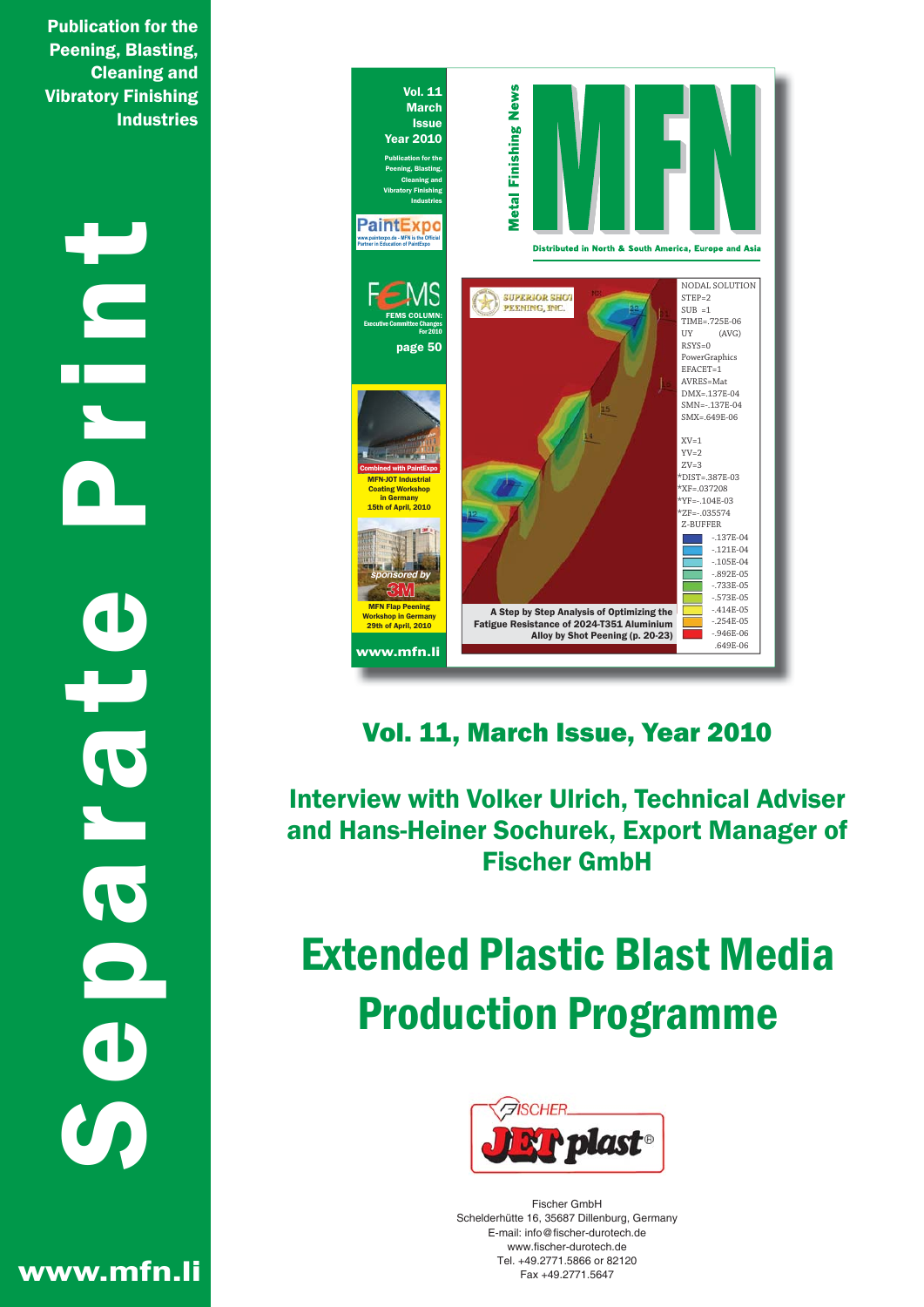## Extended Plastic Blast Media Production Programme

Interview

*Fischer GmbH, a company located in Dillenburg, Germany, is one of the leading manufacturers of plastic blast media. MFN appreciated the chance to get involved in a discussion with the management.*

**(?) MFN:** Fischer GmbH has extended its production programme of Plastic Blast Media by the Type V (Acrylic). What have been the reasons for that?

**(!) V. U.:** We have been planning this extension for quite some time already but we had set other priorities. However, as the number of applications for Type V has increased considerably we accelerated these activities.

**(!) H. H. S.:** From various markets we supplied our Type II (UREA) and Type III (Melamine) as we have received more and more inquiries for Type V. Therefore we have taken a closer look at this product.

**(?) MFN:** Has Fischer GMBH, as manufacturer of Type II and Type III been faced with unexpected problems?

**(!) V. U.:** The a.m. priorities included a modernization and upgrading of our production lines. At that time the focus was still more on the PBM of Type II and Type III. After that was done we tested the suitability of our production line for manufacturing of Type V.

**(!) H. H. S.:** Right from the beginning we have focused on manufacturing this Type V in MIL-quality and on getting

the MIL-P-85891 certificate by the U. S. Air Force.

**(?) MFN:** To what extent has the product quality been increased by the new production line?

**(!) V. U.:** First of all the efficiency has been increased – which means we get substantially more quality product per unit of time. On top of that we have reduced the contamination of the PBM by ferromagnetic and by non-ferrous metal particles to literally 0%.

Also the content of dust has been reduced to a value much below the allowed percentage by the MIL.

**(?) MFN:** Has the Fischer PBM Type V meanwhile been tested and certified according to the MIL-P-85891A?

**(!) H. H. S.:** Thanks to our experiences with Type II and Type III we had no problems at all meeting all the criteria set by the MIL. In most criteria we are much better than allowed by that standard.

**(?) MFN:** Did you not consider procuring the Type V from established manufacturers and selling it under the JET-plast brand name?

A helicopter is technically rather differently built as compared to an aircraft with wings. The material of the body is f. e. much thinner (aprox. 0.6mm) and thus a rather "soft" blast medium is required.



Volker Ulrich, Technical Adviser of Fischer GmbH in Dillenburg, Germany



Volker Ulrich, Technical Adviser of Fischer GmbH

**(!) H. H. S.:** Indeed we have considered this, particularly because the supply of crude material seemed first to be rather difficult. We thus have purchased PBM of Type V from manufacturers of various countries and we have tested and compared these materials. Unfortunately the results have not been to our satisfaction. All the tested material had to be reprocessed and upgraded to meet our standards of quality.

**(?) MFN:** Did Fischer GmbH meanwhile solve the problem of getting adequate supply of crude material?

**(!) V. U.:** Yes, completely, without going in to much detail.

**(?) MFN:** Which are for Fischer GmbH the major new applications for the PBM of Type V?

**(!) V. U.:** Basically, Acrylic is a comparable soft thermoplastic material which can be processed into PBM Type V for blasting of extremely thin and/or soft sheet metal and of composite material. Furthermore there is a tendency to use less chemical materials for paint stripping and cleaning of various surfaces and parts.

**(!) H. H. S.:** The number of applications seems to be increasing continuously. One reason for that is the ever increasing use of composite materials (CFK, GFK, AFK, PPS etc. The research laboratories, particularly in the aircraft